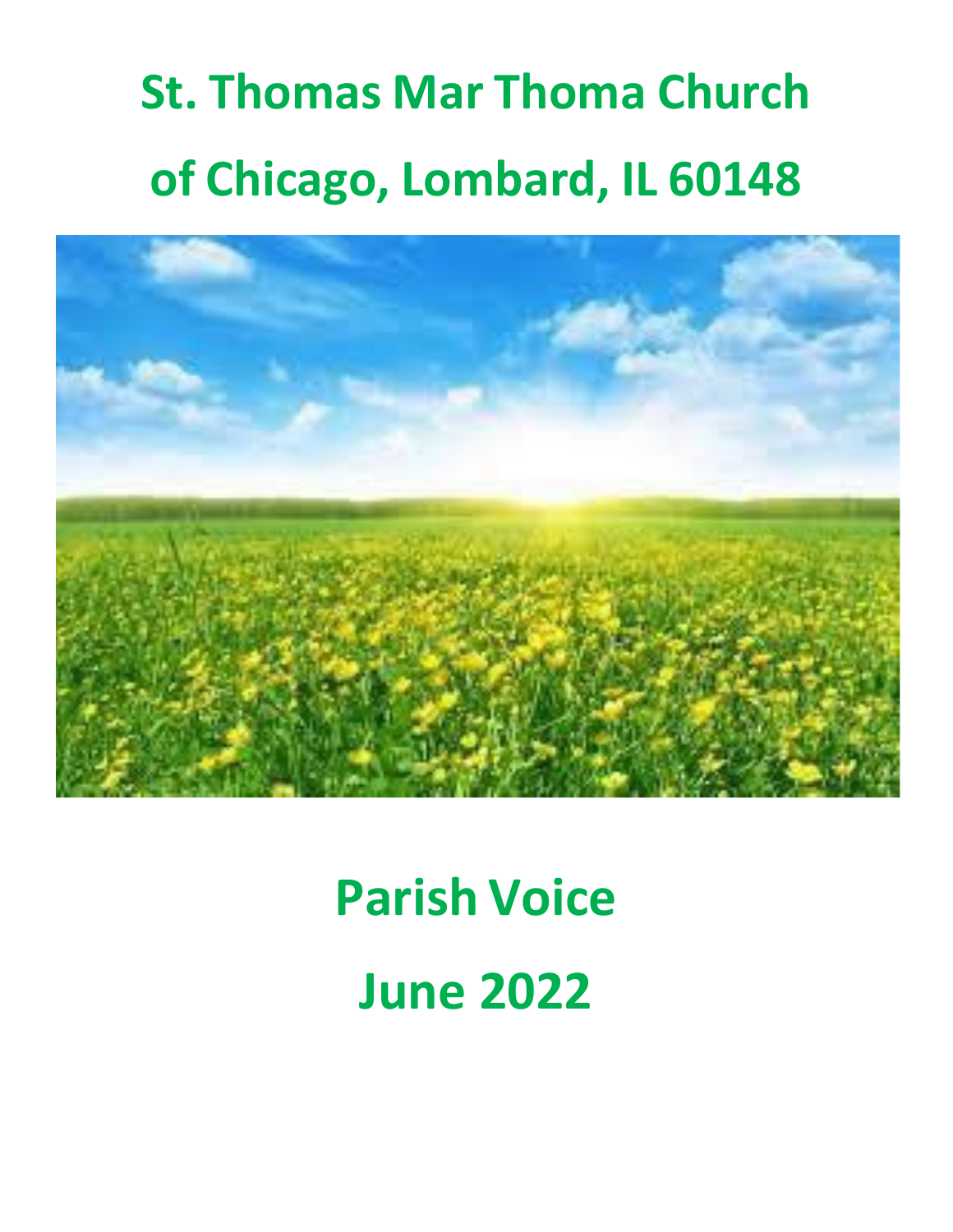Dearly beloved in Christ, Greetings in the name of our Lord Jesus Christ,

Spring is one of the most favorite seasons for many people. Joyful sights of flowers in myrid hues, sizes and fragrance are all around. Flowers speak to us eloquently without a single word - irrespective of its muddy messy surroundings, its allure and beauty is never diminished. Well tended or wild grown flowers, its beauty never ceases to amaze us. The gardener can prepare the flower bed and water them in time but its intricate texture, shade and fragrance is given by the great gardener who created it all.

Holy scripture uses flowers as metaphor for the transience and brevity of human life.

Psalm 103:15-16 'The life of mortals is like grass, they flourish like a flower of the field; 16 the wind blows over it and it is gone, and its place remembers it no more.'

It is also used to impart to the faithful, the futility of anxiety in our life even in a turbulent world.

Mathew 6:28-29. 'And why do you worry about clothes? See how the flowers of the field grow. They do not labor or spin. Yet I tell you that not even Solomon in all his splendor was dressed like one of these.'

As these lines are written, airwaves and TV screens are saturated with news of a horrible shooting at Uvalde, Texas. Nineteen elementary school children, all below or around the age of ten and two teachers were senselessly and incomprehensibly shot in cold blood. This is the latest in the series of mind numbing mass shootings in unexpected places - Grocery stores, high schools, synagogues, churches - and the list goes on. It seems no place is safe or sacred anymore and no one is immune to diabolic designs of the deviant minds, not even innocent children.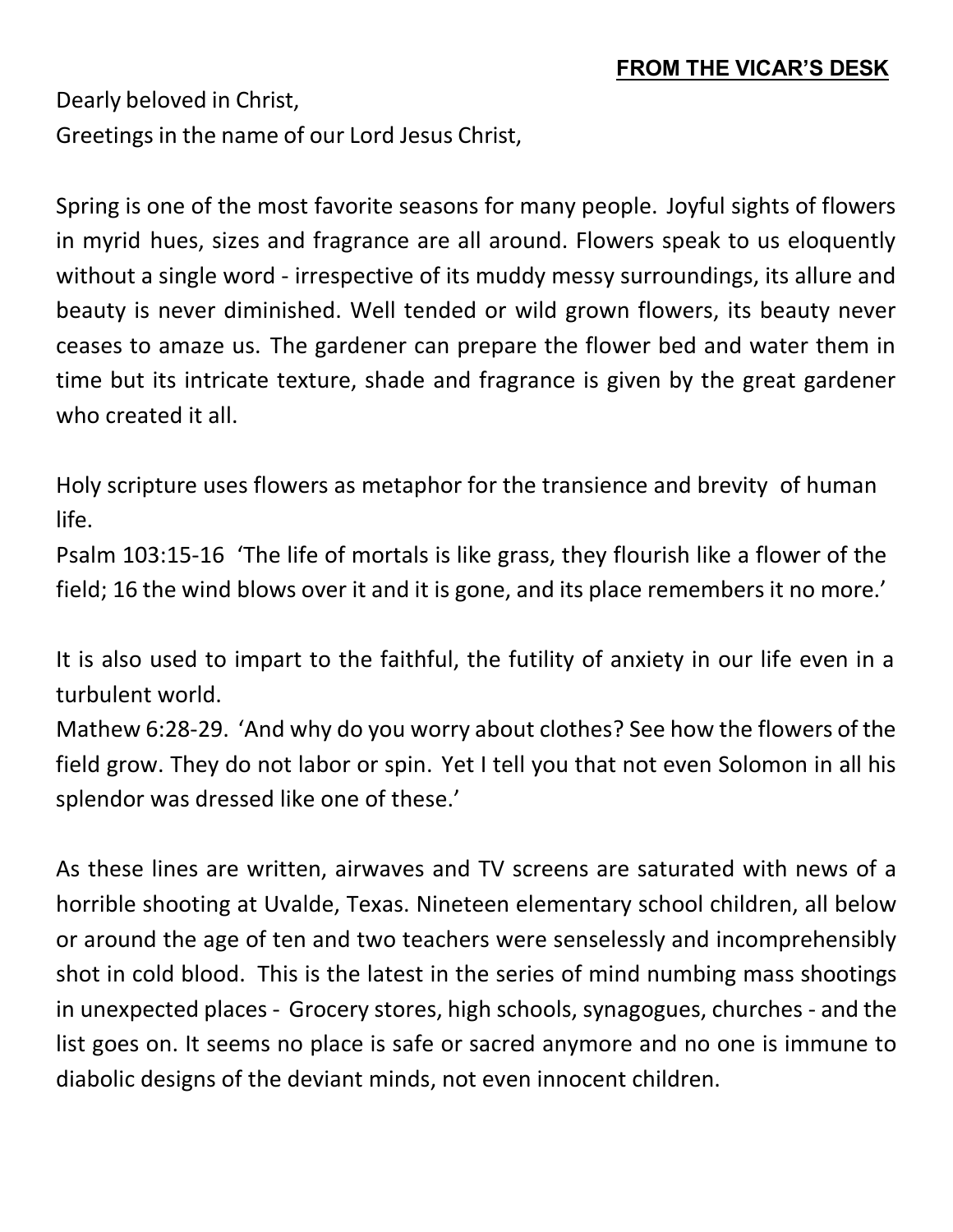Our minds are constantly bombarded with images of blood stained shooting scenes, charred, bombed-out ruins of once majestic cities, new born babies in bomb shelters, refugees fleeing for dear life, unending pandemic and other devastating events. It is only human to be anxious and worry about the future. We all long for certainty and assurance of safety. In the midst of all these tragic uncertainties, Scriptures ask us to develop absolute faith in God's mercy and promises.

Philippians 4:6-7 'Do not be anxious about anything, but in every situation, by prayer and petition, with thanksgiving, present your requests to God. And the peace of God, which transcends all understanding, will guard your hearts and your minds in Christ Jesus.'

Even when the circumstances look bleak, Lord's promise He delivered through the Prophet Jeremiah should brighten our spirits. "Yes, I have loved you with an everlasting love; therefore with lovingkindness I have drawn you." Jeremiah 31:3.

In the gospel, St Luke reminds us of the absolute futility of worry. Luke 12:25 "Who of you by worrying can add a single hour to your life?"

We started this meditation alluding to flowers. Perhaps it's fitting to close these thoughts with a magnificant poem by 13th century mystic poet Rumi on the majesty of the almighty God who most delicately unfolds a rose buds without ever leaving a scar on its petals.

#### UNFOLDING THE ROSE

It is only a tiny rosebud, A flower of God's design; But I cannot unfold the petals With these clumsy hands of mine.

The secret of unfolding flowers Is not known to such as I.

GOD opens this flower so sweetly, When in my hands they fade and die.

If I cannot unfold a rosebud, This flower of God's design, Then how can I think I have wisdom To unfold this life of mine?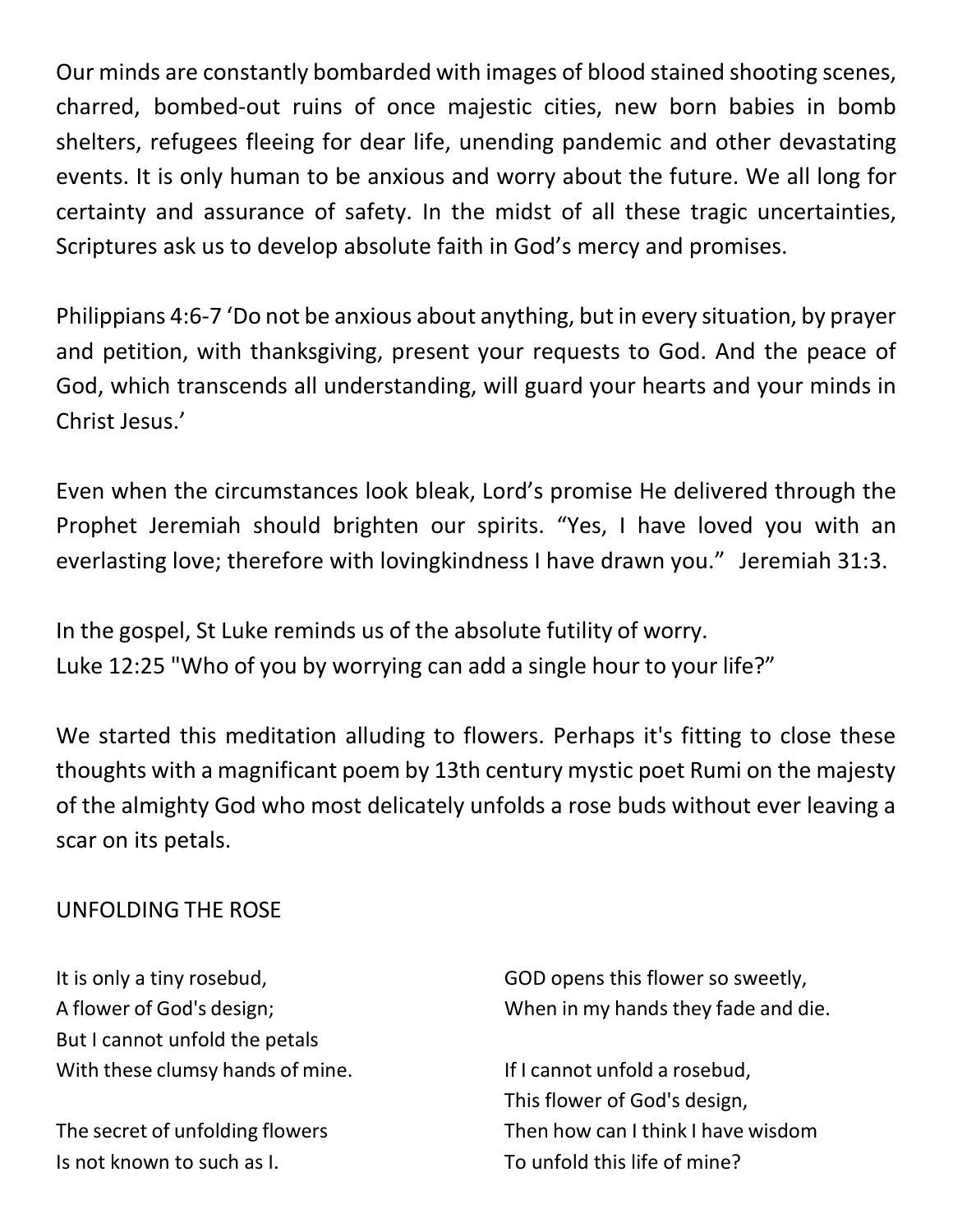So I'll trust in Him for His leading Each moment of every day. I will look to Him for His guidance Each step of the pilgrim way.

The pathway that lies before me, Only my Heavenly Father knows. I'll trust Him to unfold the moments, Just as He unfolds the rose.

I thank God Almighty for the divine strength at the time of pain and loss. I sincerely thank my St Thomas parish family for your care and affection. I cannot express in words my gratitude to the officials for all the timely arrangements for my travel. Our members who are in Kerala also found time to attend the funeral service. Thanking Jeswin Achen and Kochamma for their solace and support. May God bless you all.

Yours in Christ, Ajith Achen Phone: 630 489 8152 Email: [stmtcvicar@gmail.com](mailto:stmtcvicar@gmail.com)

;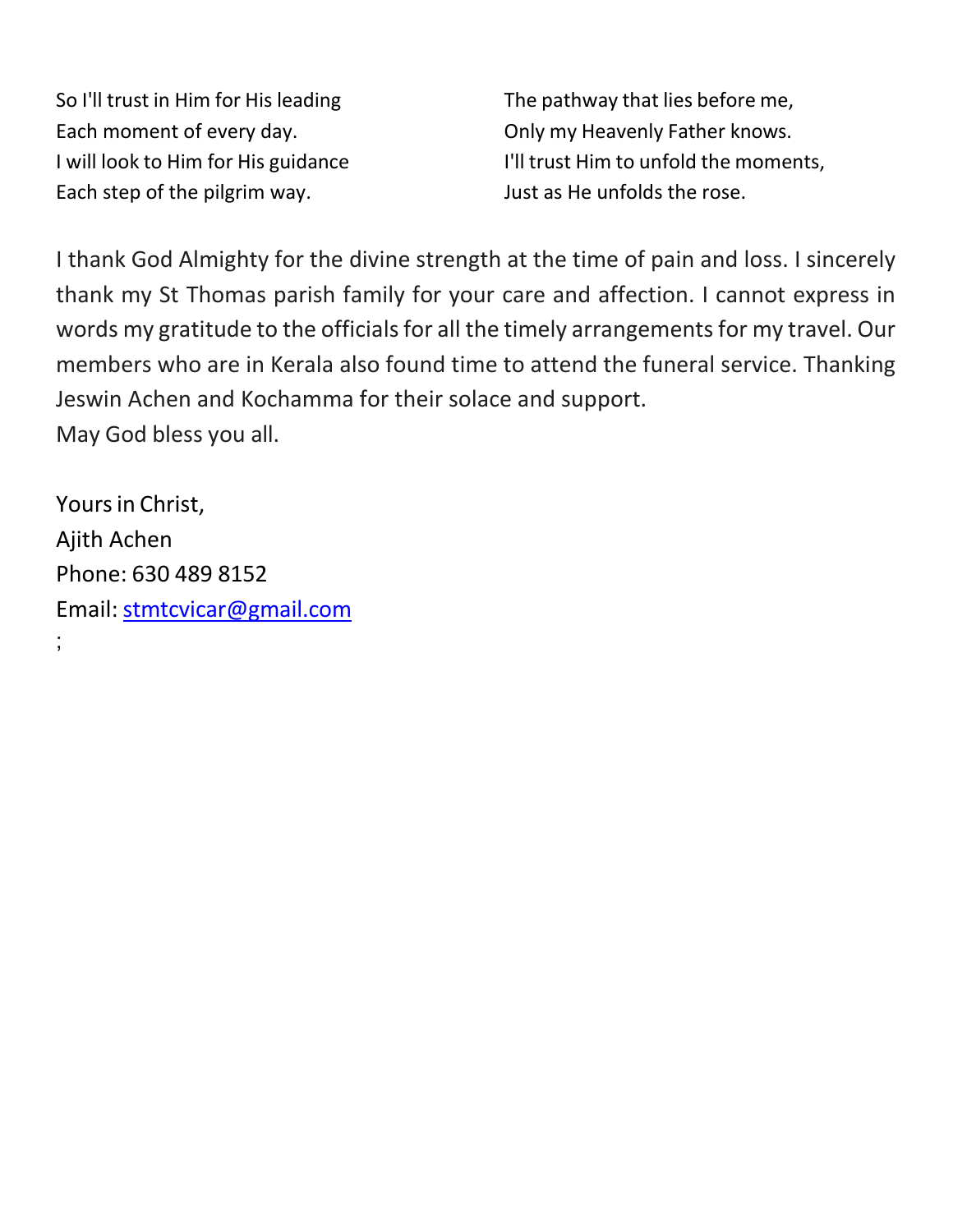#### **June 2022 Worship Schedule**

| Date                       | <b>Service</b>                                                                              |
|----------------------------|---------------------------------------------------------------------------------------------|
| <b>Sunday</b><br>6/5/2022  | English Contemporary Service at 8:00 am followed<br>by Malayalam Holy Communion at 10:15 am |
| <b>Sunday</b><br>6/12/2022 | English Holy Communion at 10:15 am                                                          |
| <b>Sunday</b><br>6/19/2022 | English Contemporary Service at 8:00 am followed<br>by Malayalam Holy Communion at 10:15 am |
| <b>Sunday</b><br>6/26/2022 | English Holy Communion at 10:15 am                                                          |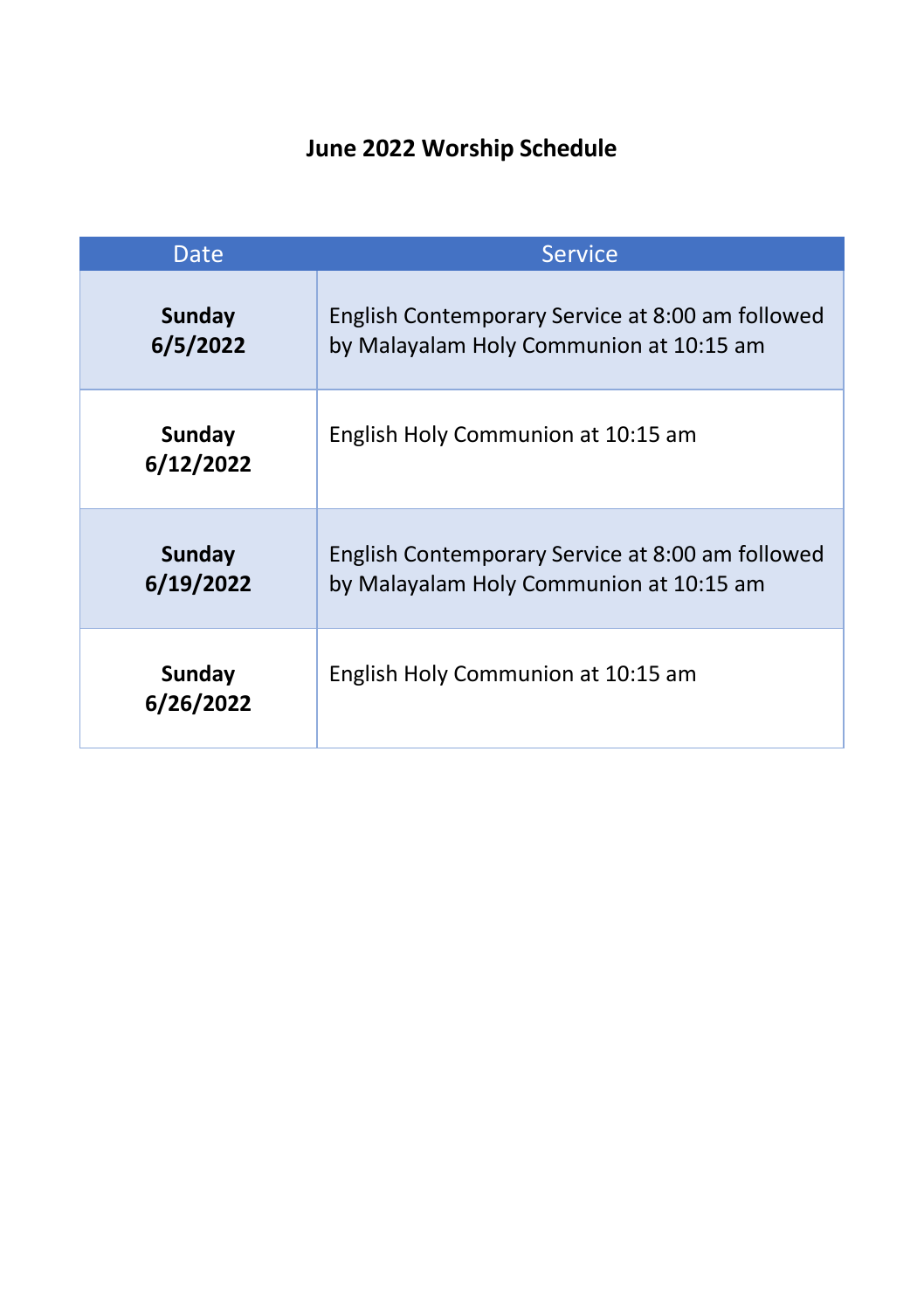Dearly beloved in Christ,

Grace and peace to you from our Lord and Savior Jesus Christ!

Summer is here! The cold and the dreariness of wintertime have been replaced by the light and warmth of the sunshine. Even late into the evening, we are blessed with the late sunset which allows us to have our backyard barbeques. How interesting is it that sunlight is such a powerful phenomenon in our word. In addition to providing plants with the energy to produce oxygen and food for so many creatures, it also is vital for our own wellbeing. We all may have heard of Seasonal Affective Disorder (SAD), which is a health condition inducing lethargy and depression in those affected by it. It commonly occurs in the wintertime due to lower amounts of sunlight. Not enough sunlight affects our biological clock, serotonin and melatonin levels, all of which are important for our daily functioning. Often, this is fixed by artificial light therapy to increase our Vitamin D levels. That our well-being requires such an intricate connection with our environment can be baffling as well as amazing.

One of the key images in the theology vision of the Mar Thoma Church is God as "light." Our Holy Qurbana begins with the change "In your light, we see the light…." This is taken from Psalm 36:9: *For with you is the fountain of life; in your light we see light*. God is the source of enlightening and enlivening divine light. The Bible often speaks of people who live in darkness (Isa 9:2; Eph 5:8). Jesus also taught: *The eye is the lamp of the body. So if your eye is healthy, your whole body will be full of light* (Matt 6:22). While darkness signifies ignorance, disease, and death, light symbolizes knowledge, health, and life. These are not mere symbols but the divine truth that apart from God, who is the source of true light and life, we are dead spiritually and often sick physically. **It does not mean that all who are sick are not believers in Christ; there are various reasons for diseases.** Instead, a spiritual sickness can often manifest as poor health. Those who live in the light of God will enjoy a deep inner bliss and hope, even though their life circumstances may be difficult. Jesus Christ has given us this assurance: *In the world you face persecution* [Greek *thlipsis*, also meaning anguish or burden]. *But take courage; I have conquered the world!* (Jn 16:33)" The Christ who conquered sin and death has given us the courage to overcome the burdens we face in the world today. Bask in the light of the Son of God and He will enliven and enlighten you with "the rays of [His] blissful and shining light" (*Mar Thoma Order of Service for Divine Worship*, Opening Prayer).

This past May and into June, our youths are finishing up their classes and others are graduating from highschool and college. Let us congratulate them for their hard work and uphold them in our prayers as they move forward in life. Sunday School and the Diocesan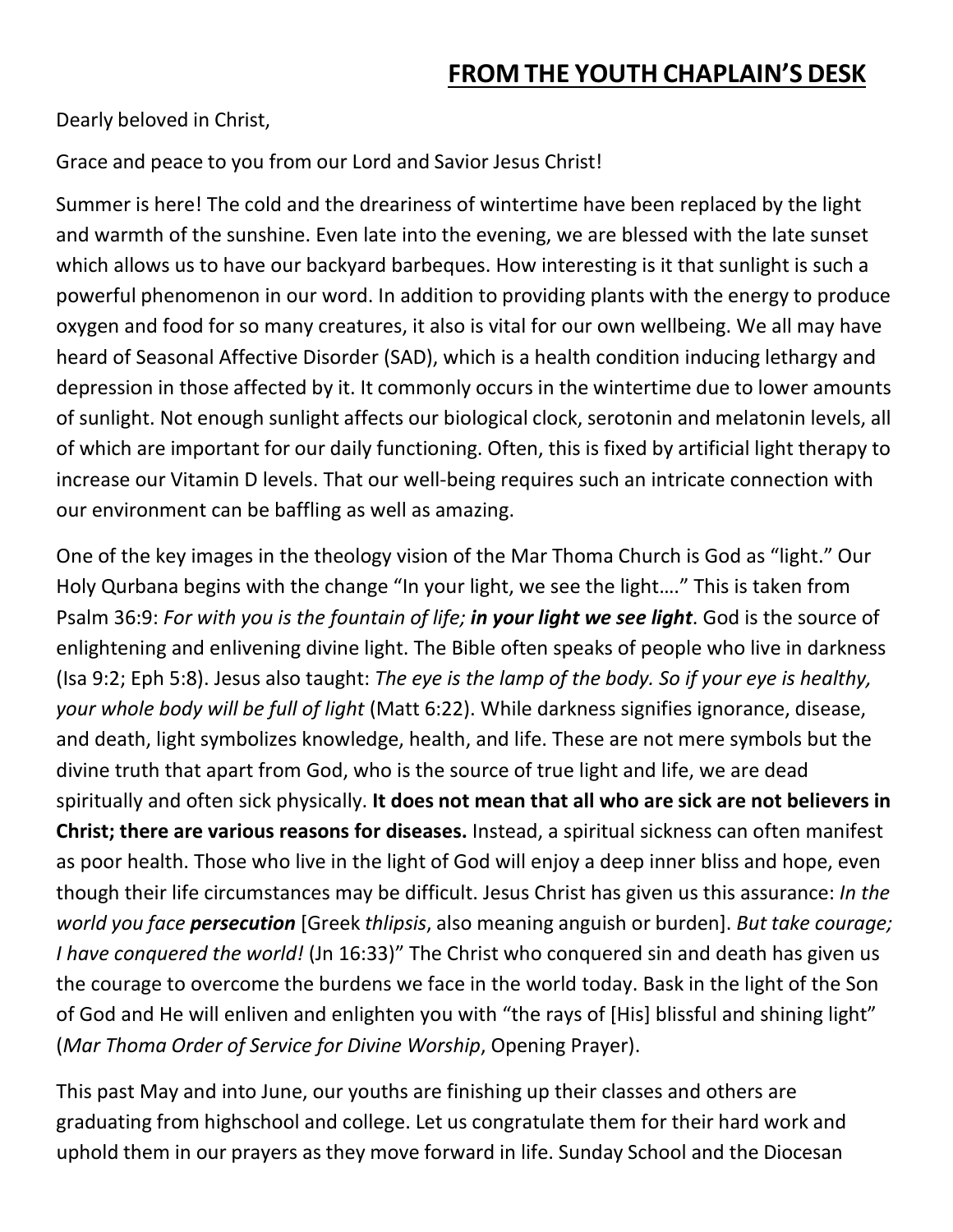exams have been completed. Let us remember the hard work that our Sunday School teachers have put in equipping our children to know God and live as Christians in society. As our VBS approaches, let us be mindful that the Sunday School needs many to volunteer in various capacities to make it a success. Every year in summertime, the Diocese helps to facilitate VBS in Native American communities in Alabama, Oklahoma, Louisiana, and Utah. I am proud to say that I have witnessed the deep impact of such mission activity among those who partake from both our community and their community. Let us keep this opportunity in mind so that more youths from St. Thomas can participate in such mission activity in the future. May the Holy Spirit continue to lead us in the righteous path.

> Rev. Jeswin S. John Youth Chaplain, St. Thomas MTC Lombard, IL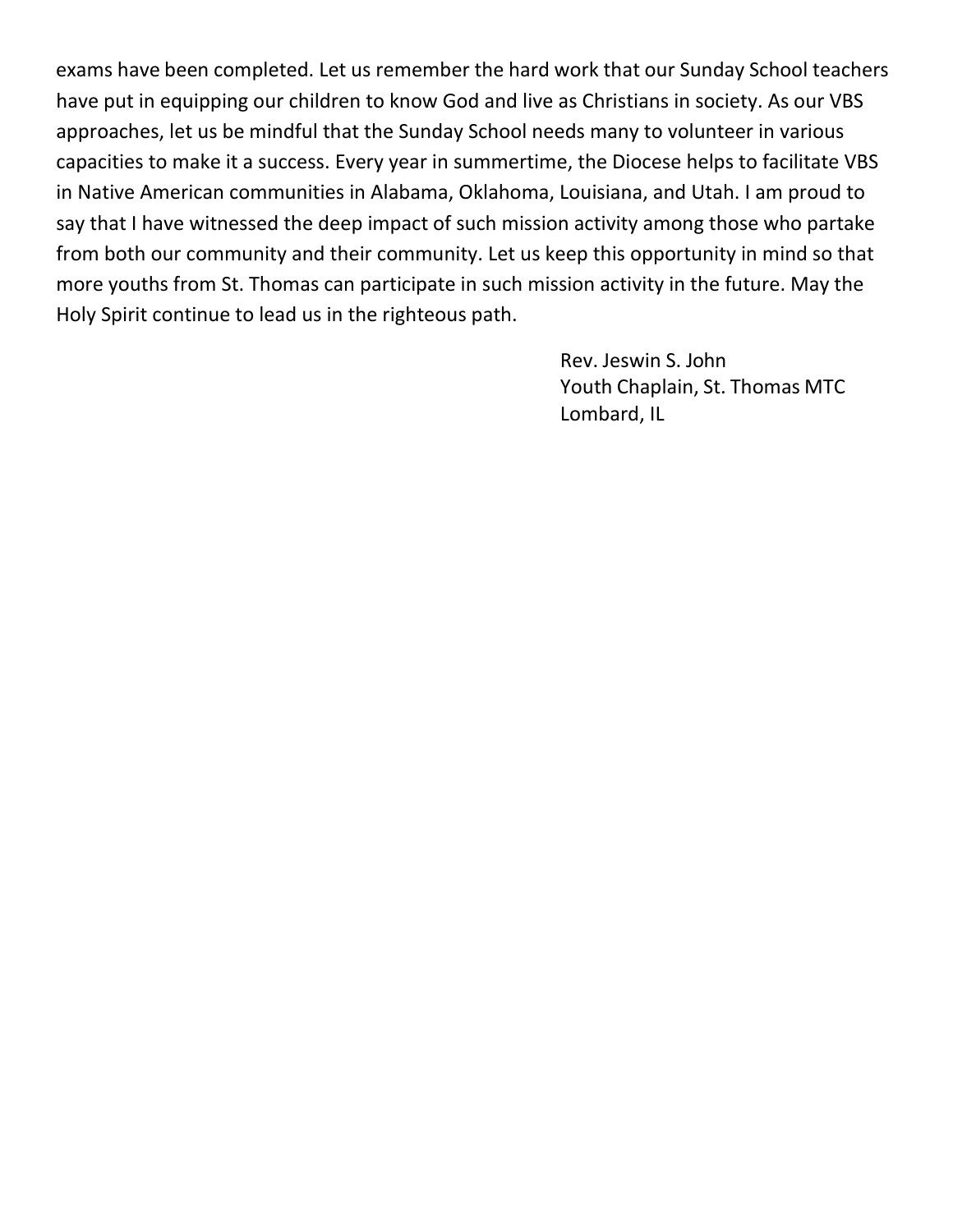## **JUNE LECTIONARY**

| 05<br><b>JUN</b>        | The Feast of Pentecost: "The Holy<br>Spirit - The Gift", Student Sunday;<br>പെന്തിക്കുമ്പ്ലി പെരുന്നാൾ:<br>പരിശുദ്ധാത്മാവ് എന്ന ദാനം,<br>വിദ്യാലയ വർഷാരംഭം | <b>Lessons</b><br><b>Epistle Gospel</b><br><b>Evening Reading</b> | Joel 2:28-32<br>Gal 5:16-24<br>Exod 19:10-21  | Acts 2:1-21<br>John 16:6-16<br>ICor 2:10-16 |
|-------------------------|------------------------------------------------------------------------------------------------------------------------------------------------------------|-------------------------------------------------------------------|-----------------------------------------------|---------------------------------------------|
| <u>12</u><br><b>JUN</b> | Trinity Sunday: "Holy Trinity",<br>Environment Sunday; ത്രിത്വ ഞായർ:<br>പരിശുദ്ധ ത്രിത്വം, പരിസ്ഥിതി<br>ഞായർ                                               | <b>Lessons</b><br><b>Epistle Gospel</b><br><b>Evening Reading</b> | Gen 1:1-19<br>2Cor 13:11-14<br>Ps 19          | Rom 8:18-27<br>John 1:1-18<br>13ohn 1:1-10  |
| <b>16</b><br><b>JUN</b> | Beginning of the Fast of the Apostles,<br>Calling and Election of Apostles;<br>ശിഷ്യന്മാരുടെ വിളിയും<br>തിരഞ്ഞെടുപ്പും                                     | <b>Lessons</b><br><b>Epistle Gospel</b>                           | Jer 1:1-12<br>1Cor 12:27-31                   | Heb 10:32-39<br>Luke 6:12-19                |
| <b>19</b><br><b>JUN</b> | Discipleship: Calling for Christ<br>Experience; ശിഷ്യത്വം:<br>ക്രിസ്താനുഭവതിനായുള്ള വിളി                                                                   | <b>Lessons</b><br><b>Epistle Gospel</b><br><b>Evening Reading</b> | 2Kgs 2:1-5<br>Gal 1:11-17<br>Amos 7:12-15     | Acts 1:15-26<br>Mark 3:13-19<br>ICor 4:1-10 |
| <b>JUN</b>              | People of God - Ministry and Model;<br>ദൈവജനത്തിന്റെ ശുശ്രൂഷയും<br>മാത്യകയും                                                                               | <b>Lessons</b><br><b>Epistle Gospel</b><br><b>Evening Reading</b> | Isa 6:1-8<br><b>Titus 2:1-11</b><br>Neh 9:1-5 | IPet 2:1-10<br>Matt 28:16-20<br>2Pet 1:5-11 |
|                         |                                                                                                                                                            |                                                                   |                                               |                                             |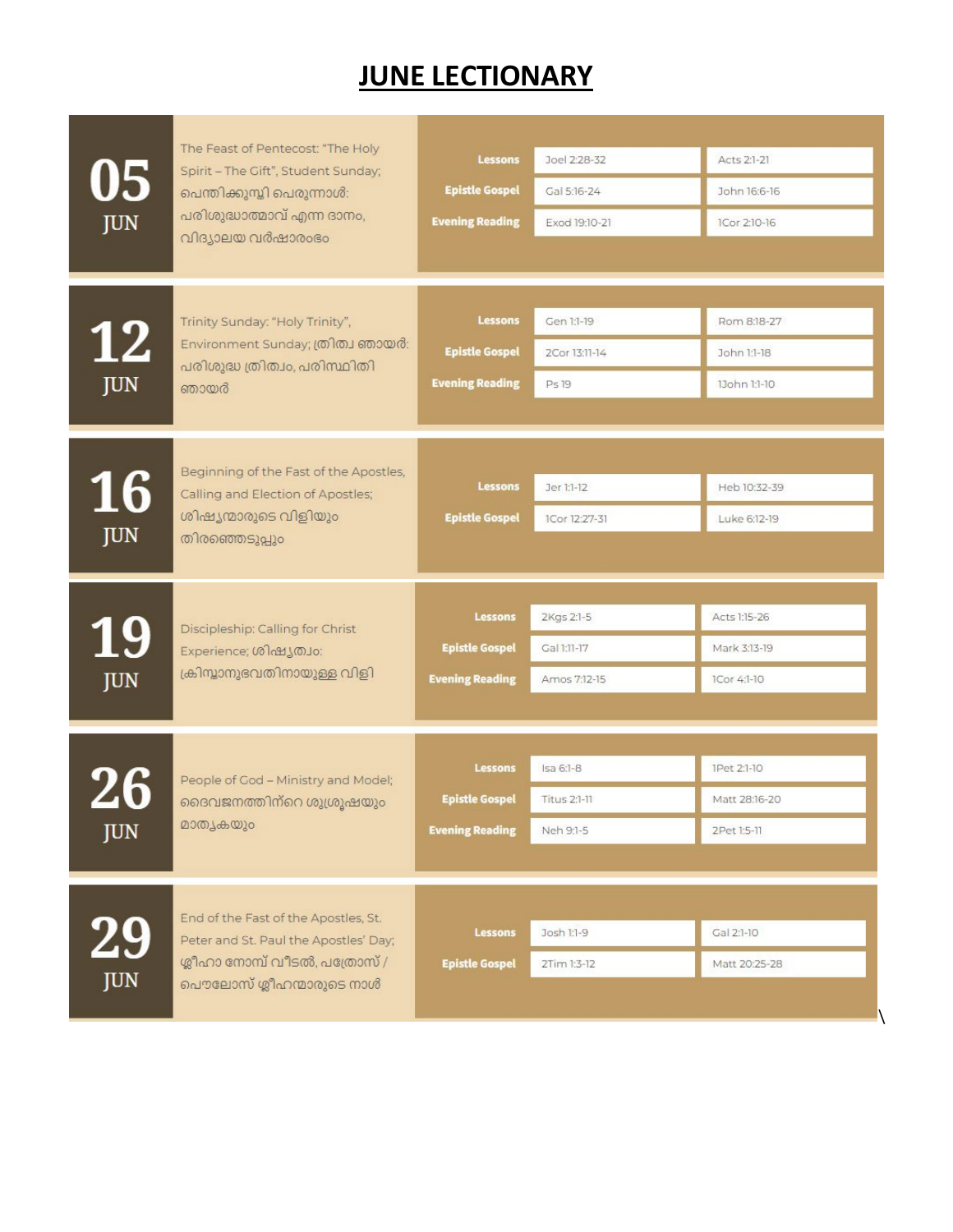#### **Wedding Anniversaries in June**

| <b>Wedding Anniversary List</b>                   |    |
|---------------------------------------------------|----|
| <b>Mary &amp; Mathew George</b>                   | 2  |
| Marykutty & Abraham M. Mammen                     | 4  |
| <b>Mariamma &amp; Thomas Mathew</b>               | 6  |
| <b>Annie &amp; Thomas Abraham</b>                 | 7  |
| <b>Catherine &amp; Alexander Mathew Kizhavara</b> | 8  |
| Sheryl & Royson L. Valliyil                       | 9  |
| <b>Saramma &amp; Philip Mathew</b>                | 10 |
| <b>Annie &amp; Philip Ninan</b>                   | 11 |
| <b>Swati &amp; Biju Mathew</b>                    | 11 |
| <b>Thankamma &amp; Thomas C. Thomas</b>           | 14 |
| Gigi & Sebu George                                | 14 |
| <b>Risa &amp; Thomas John</b>                     | 15 |
| Elizabeth & Agi P. Abraham                        | 18 |
| <b>Jessy &amp; Binu Daniel Johnson</b>            | 19 |
| Neethu & Siju P. Varghese                         | 21 |
| <b>Emy &amp; Agith T. Muthalaly</b>               | 23 |
| <b>Rachel &amp; Thomas Idiculla</b>               | 27 |
| Jibi & Renoj N. Jacob                             | 27 |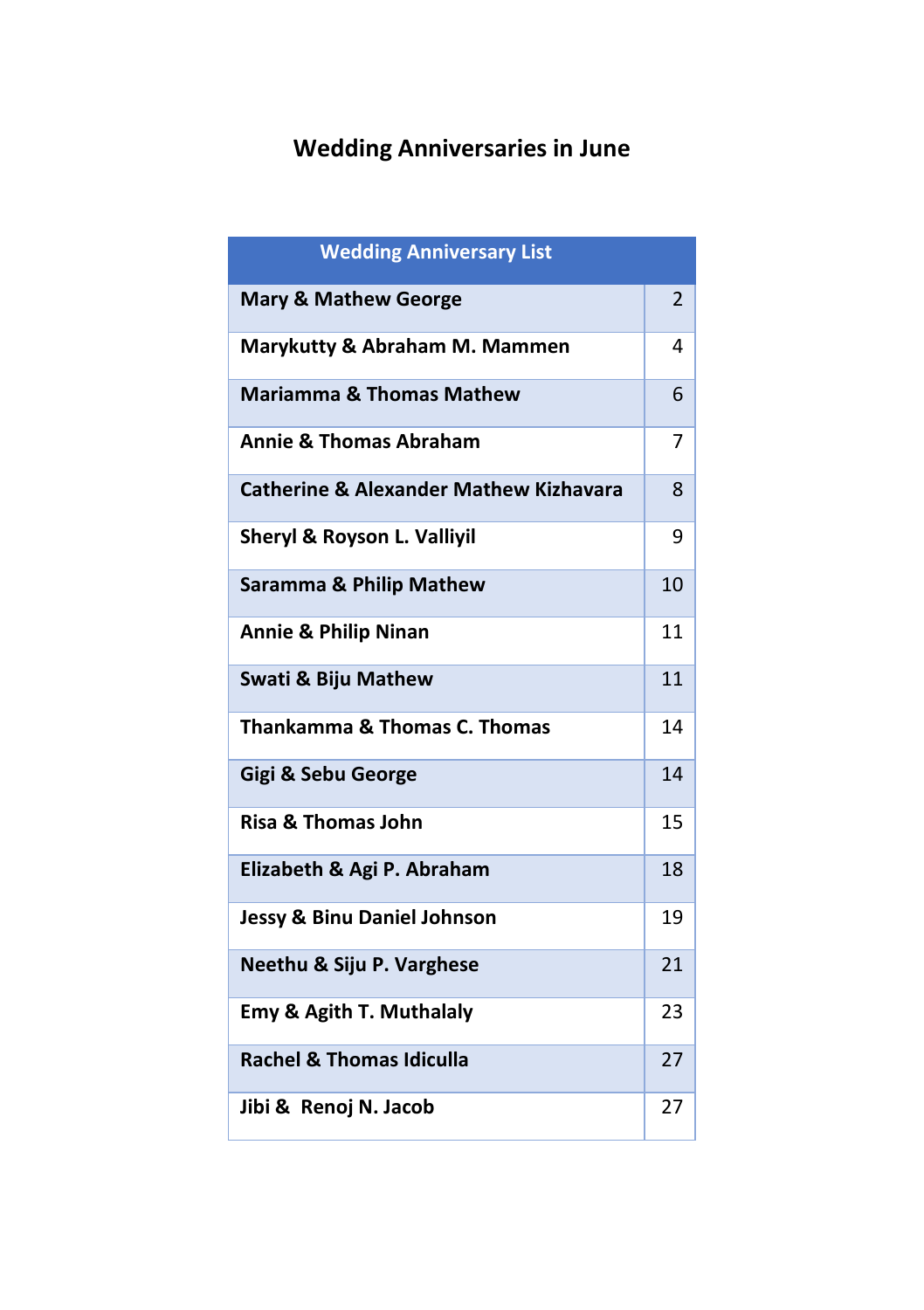#### **Birthdays in June**

| <b>Valsamma Eettickal</b>        | 1               |
|----------------------------------|-----------------|
| <b>Melvy S. Mathew</b>           | 1               |
| <b>Shebin Mathew Philip</b>      | 1               |
| <b>Koshy Mathew</b>              | $\overline{2}$  |
| <b>Reny M. Mathew</b>            | $\overline{2}$  |
| <b>Sheri Thomas</b>              | $\overline{2}$  |
| <b>Sybil A. Alex</b>             | 3               |
| <b>Dhivya Alex</b>               | 3               |
| Natalia Varghese                 | 3               |
| <b>Stellamma Itticheria</b>      | $\overline{4}$  |
| <b>Thomas Jacob</b>              | 4               |
| <b>Johnikutty Philipose</b>      | $\overline{4}$  |
| <b>Jolly B. Cherian</b>          | 5               |
| <b>Joel K. Jexie</b>             | $\overline{5}$  |
| <b>Lisa Mathew</b>               | 6               |
| <b>Sobin John</b>                | 6               |
| Cara Jacob                       | 7               |
| <b>Johnson Mathew</b>            | 8               |
| <b>Roshen G. Karavattuveetil</b> | 8               |
| <b>Tanya Eliza Philip</b>        | 8               |
| <b>Christo Simon Chacko</b>      | 10              |
| <b>Isabel Skariya</b>            | 10              |
| <b>Resmi Monu</b>                | 11              |
| <b>Neethu Eliza Thomas</b>       | $\overline{11}$ |
| <b>Shaun Shibu Jacob</b>         | 11              |
| <b>Stephen Chacko</b>            | $\overline{12}$ |
| <b>Abel Jacobson</b>             | 13              |
| <b>Ann Jacobson</b>              | 13              |

| <b>Alka Ann Thomas</b>     | 13              |
|----------------------------|-----------------|
| <b>Vinod J Mammen</b>      | 14              |
| <b>Risa Thomas John</b>    | $\overline{15}$ |
| <b>Austin Cherian</b>      | $\overline{15}$ |
| Saju Abraham               | $\overline{17}$ |
| <b>Sasha Susan George</b>  | 17              |
| <b>Alex Thomas</b>         | 18              |
| <b>Sandra Sara Joshy</b>   | 18              |
| <b>Christian Mathew</b>    | 18              |
| <b>Christina Mathew</b>    | 18              |
| <b>Alisha Susan Binu</b>   | 18              |
| <b>Justo Wilson Chacko</b> | 19              |
| <b>Lucas Anaan Samuel</b>  | 19              |
| <b>Sarah P. Mathew</b>     | 20              |
| <b>Andrew Agi Abraham</b>  | 20              |
| <b>Mathew P. Alexander</b> | 2.1             |
| <b>Tony Mathew</b>         | 23              |
| <b>Sajan Thomas Philip</b> | 23              |
| Elizabeth J. Mathai        | 24              |
| Siju P. Varghese           | 24              |
| <b>Rini Shaji</b>          | 26              |
| <b>Jessy John</b>          | 28              |
| Nathan J. Mathai           | 28              |
| <b>Arya Cherian</b>        | 28              |
| <b>Rajeev Kalsi</b>        | 29              |
| <b>Anna Cherian</b>        | 30              |
| <b>Brian Thomas</b>        | 30              |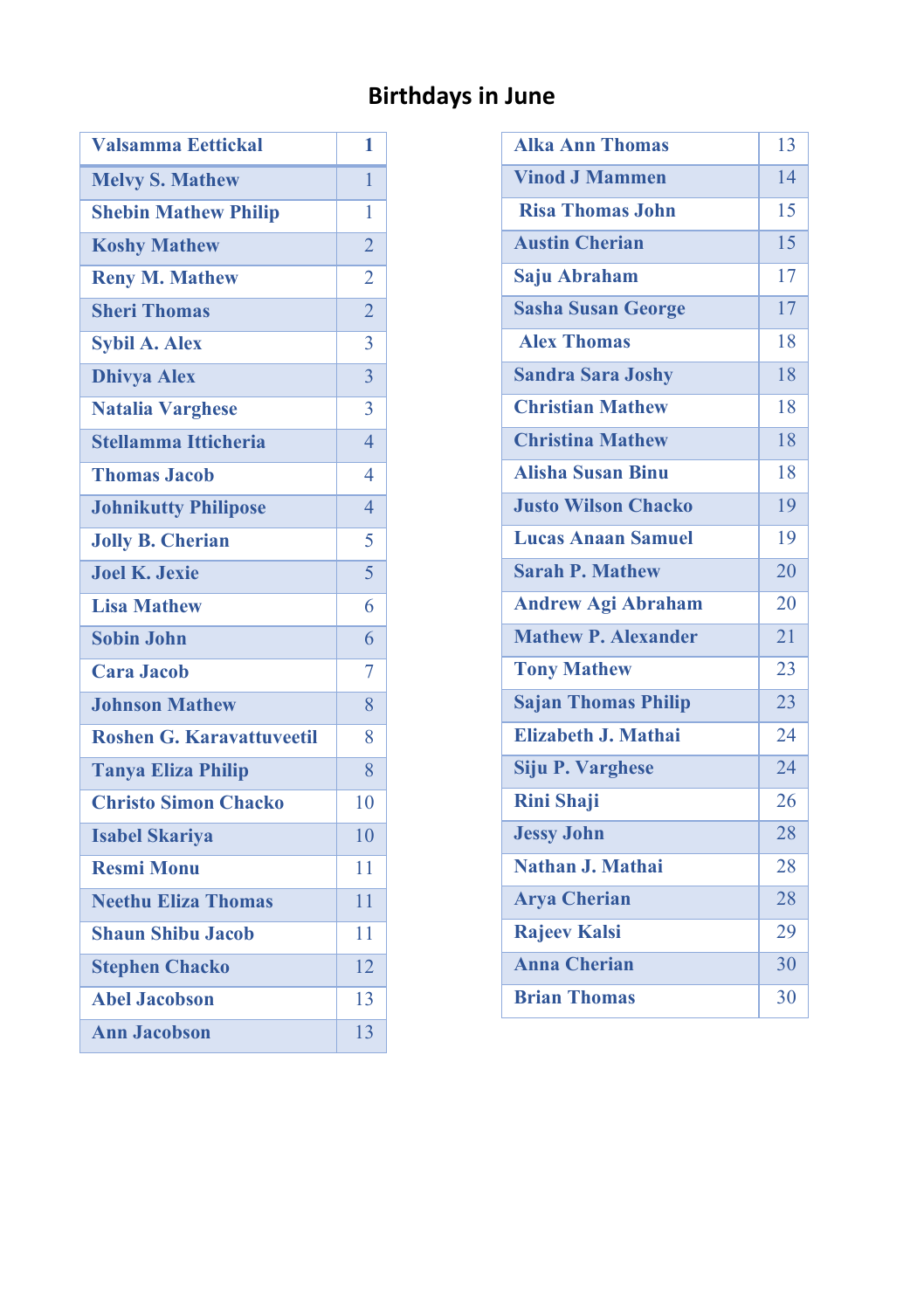### **ORGANIZATION ANNOUNCEMENTS**

#### **CHOIR**

Please contact Mr. Roy George, Choir Secretary, for details.

#### **EDAVAKA MISSION**

Please contact Mr. Zachariah Kurian, Edavaka Mission Secretary, for details.

#### **SEVIKA SANGHAM**

Please contact Mrs. Elizabeth Agi Abraham, Sevika Sangham Secretary, for details.

#### **SUNDAY SCHOOL**

VBS for students in PreK to 8th grade will be on the following days at church.

Thursday, June 23rd 5:30pm to 9pm Friday, June 24th 9am to 5pm Saturday, June 25th 9am to 5pm Registration details will be emailed to all parents first week on June. Youths who would like to volunteer, teach or be part of the singing team please inform Sunday School superintendent.

July 8th to 10th - Midwest Regional Junior Camp hosted by STMTC. The camp is open to children in 3rd to 8th grade. More details will be provided in the coming weeks.

Shinu Ninan Email[:shinu\\_sara9n@yahoo.com](mailto:shinu_sara9n@yahoo.com) Cell: 630-886-8066

#### **YOUTH GROUP**

Please contact Helen Anil, Youth Group Secretary, for details.

#### **YUVAJANA SAKHYAM**

Please contact Samu Thomas, Yuvajana Sakhyam Secretary, for details.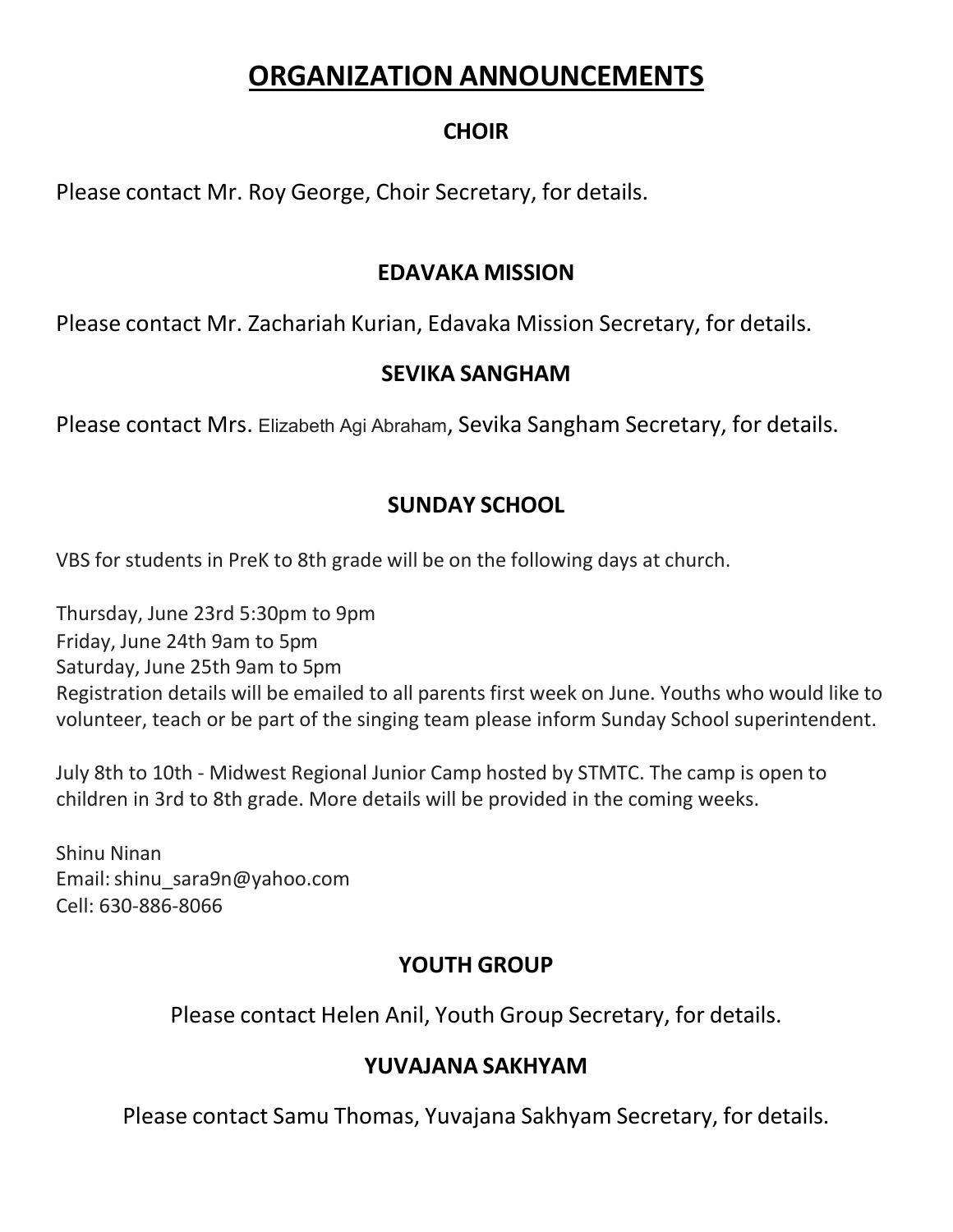## Financial Summary as of May 22, 2022

## Income/Expense Summary

| Jan 1 - May 22 (2022)             |                                                       |             |                                    |
|-----------------------------------|-------------------------------------------------------|-------------|------------------------------------|
| コロ目                               | $\bullet \bullet \bullet J_{\mathrm{II}+\mathrm{rJ}}$ |             | $\overline{\text{HM}}$ rained , at |
| <b>Donations</b>                  | \$102,562                                             | \$0         | \$102,562                          |
| <b>Offerings</b>                  | \$26,866                                              |             | \$26,866                           |
| <b>Fund Raising</b>               | \$0                                                   | \$0         | \$0                                |
| Mission & Pass Thru               | \$47,862                                              | \$12,030    | \$35,832                           |
| Other Income & Expenses           | \$300                                                 | \$6,536     | $(\$6,236)$                        |
| <b>Church Activities</b>          | \$4,140                                               | \$3,639     | \$501                              |
| <b>Diocese</b>                    | \$4,785                                               | \$3,000     | \$1,785                            |
| <b>Maintenance and Repair</b>     |                                                       | \$6,502     | $(\$6,502)$                        |
| <b>Vicar's Services</b>           |                                                       | \$30,668    | $(\$30,668)$                       |
| <b>Mortgage and Utilities</b>     | \$5,885                                               | \$81,623    | $(\$75,739)$                       |
| ii'ie1-t:1ll 11--11=1 1r:.iu.,:.1 | <b>Ti., K-JIJ9JI</b>                                  | $\mathbf 0$ |                                    |